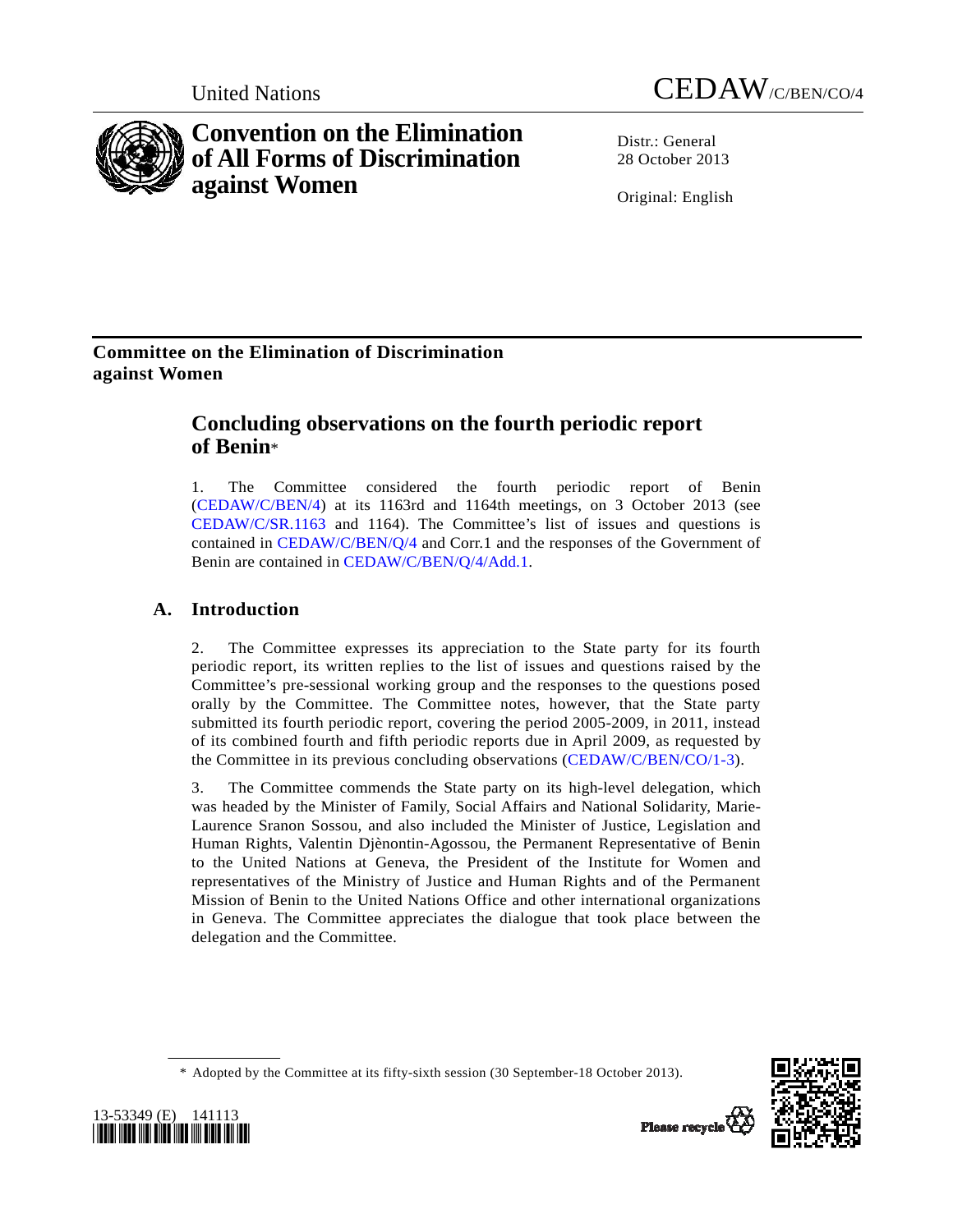## **B. Positive aspects**

4. The Committee welcomes the progress achieved since the consideration in 2005 of the State party's combined initial to third periodic reports ([CEDAW/C/BEN/1-3](http://undocs.org/CEDAW/C/BEN/1)) in undertaking legislative reforms, in particular the adoption of:

 (a) Act No. 2006-04 of 10 April 2006 on conditions for the displacement of minors and the suppression of child trafficking;

 (b) Act No. 2005-31 of 10 April 2006 on the prevention, treatment, and control of HIV/AIDS;

 (c) Act No. 2006-19 of 5 September 2006 on the suppression of sexual harassment and protection of victims;

 (d) Act No. 2011-26 of 9 January 2012 on the prevention and prohibition of violence against women, which covers domestic violence and marital rape, sexual harassment, forced prostitution, forced marriage, honour crimes, female genital mutilation and other harmful practices.

5. The Committee welcomes the State party's efforts to improve its institutional and policy framework aimed at accelerating the elimination of discrimination against women and promoting gender equality, such as the adoption of the following:

- (a) National Policy on Gender Equality, in 2009;
- (b) Action Plan to Combat Violence against Women, in 2012.

6. The Committee welcomes the fact that, in the period since the consideration of the previous report, the State party has ratified or acceded to the following international and regional instruments:

 (a) Convention on the Rights of Persons with Disabilities and the Optional Protocol thereto, in 2012;

 (b) International Convention for the Protection of All Persons from Enforced Disappearance, in 2012;

 (c) Second Optional Protocol to the International Covenant on Civil and Political Rights, in 2012;

 (d) 1954 Convention relating to the Status of Stateless Persons and the 1961 Convention on the Reduction of Statelessness, in 2011;

 (e) Optional Protocol to the Convention against Torture and Other Cruel, Inhuman or Degrading Treatment or Punishment, in 2006;

 (f) Protocol to the African Charter on Human and Peoples' Rights on the Rights of Women in Africa, in 2005.

# **C. Principal areas of concern and recommendations**

## **Parliamentary Assembly**

7. **While reaffirming that the Government has the primary responsibility and is particularly accountable for the full implementation of the obligations of the State party under the Convention, the Committee stresses that the**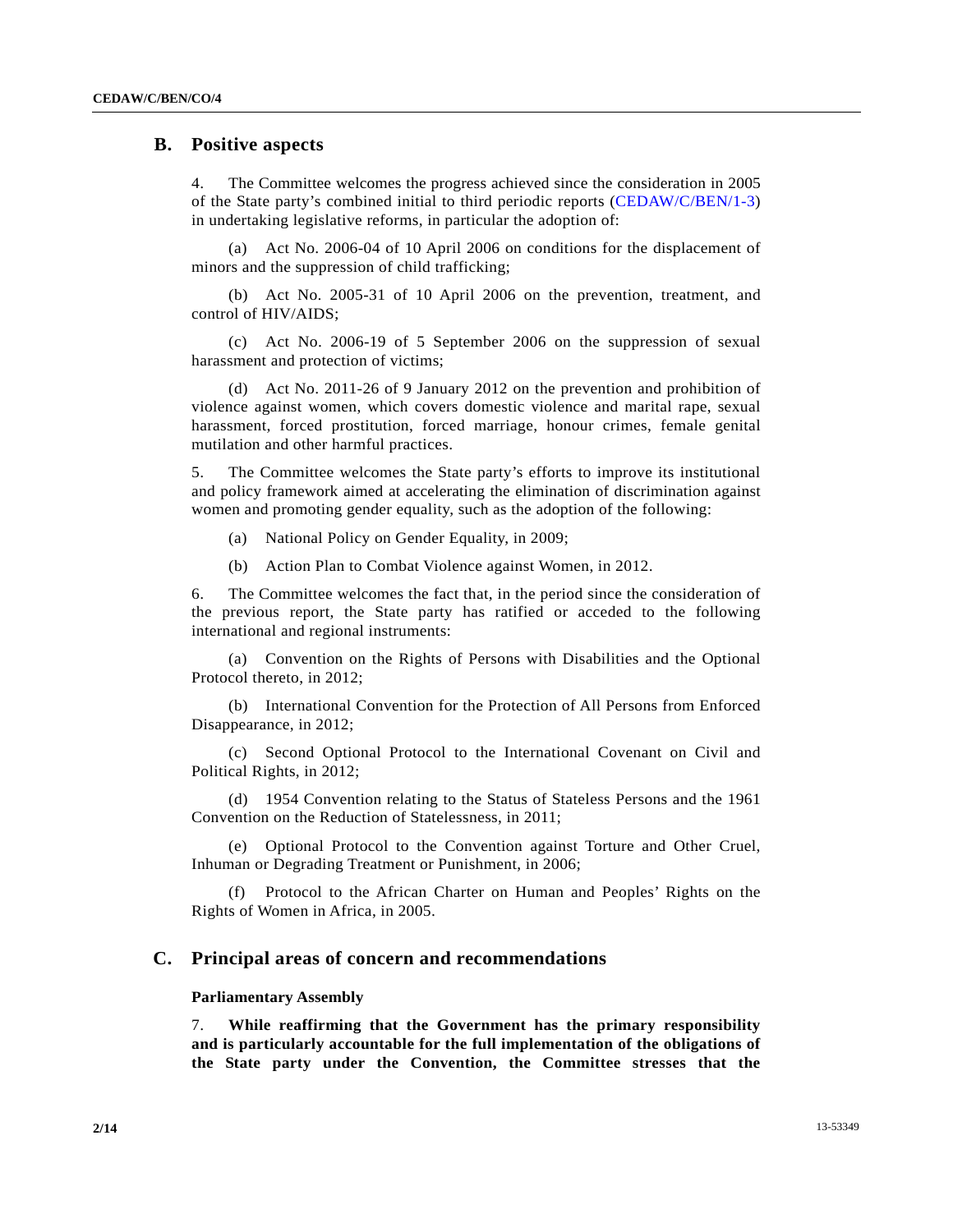**Convention is binding on all branches of the Government and invites the State party to encourage the Parliamentary Assembly, in line with its procedures and where appropriate, to take the necessary steps with regard to the implementation of the present concluding observations between now and the next reporting period under the Convention.**

### **Definition of discrimination against women**

8. The Committee welcomes the revision of the Criminal Code to bring it into line with the Convention and the decision of the Constitutional Court of 2009, in which the Court considered that criminal provisions regarding adultery were discriminatory against women. The Committee is concerned, however, about the absence in the State party's legislation of a specific definition of discrimination against women in accordance with article 1 of the Convention.

9. **The Committee urges the State party to incorporate into its national legislation a definition of discrimination against women, which encompasses both direct and indirect discrimination in the public and private spheres, in accordance with article 1 of the Convention.** 

#### **Access to justice**

10. The Committee is concerned about women's limited access to justice resulting from long distances to courts and other practical and economic obstacles, and about the limited technical and human resources of the judicial system, insufficient training on existing legislative frameworks for judges and relevant law enforcement agents and the lack of legal aid services available to women. The Committee is also concerned about the particularly low level of legal literacy among women, the lack of dissemination of relevant laws in the local languages, the lack of dissemination of information targeting women about their rights under the Convention and, consequently, their limited capacity to claim such rights.

#### 11. **The Committee recommends that the State party:**

 (a) **Strengthen the judicial system, including by enhancing its financial, technical and human resources, provide adequate legal aid services to women and ensure that the Convention, the Committee's general recommendations and the State party's relevant national legislation are made an integral part of the legal education and training for judges, prosecutors, lawyers and law enforcement officers;** 

 (b) **Undertake awareness-raising campaigns targeting women about their rights under the Convention; disseminate knowledge on the available legal remedies in relation to violations of their rights under the Convention through the use of media, in particular radio programmes; implement legal literacy programmes; and widely disseminate all relevant laws in the local languages.** 

## **National machinery for the advancement of women**

12. While welcoming the establishment of gender focal points within each ministry, the Committee is concerned about unclear information provided on the mandates of and the division of responsibilities among the three components of the national machinery: the National Council for Gender Equality, its steering committee, technical committee and monitoring centre for family, women and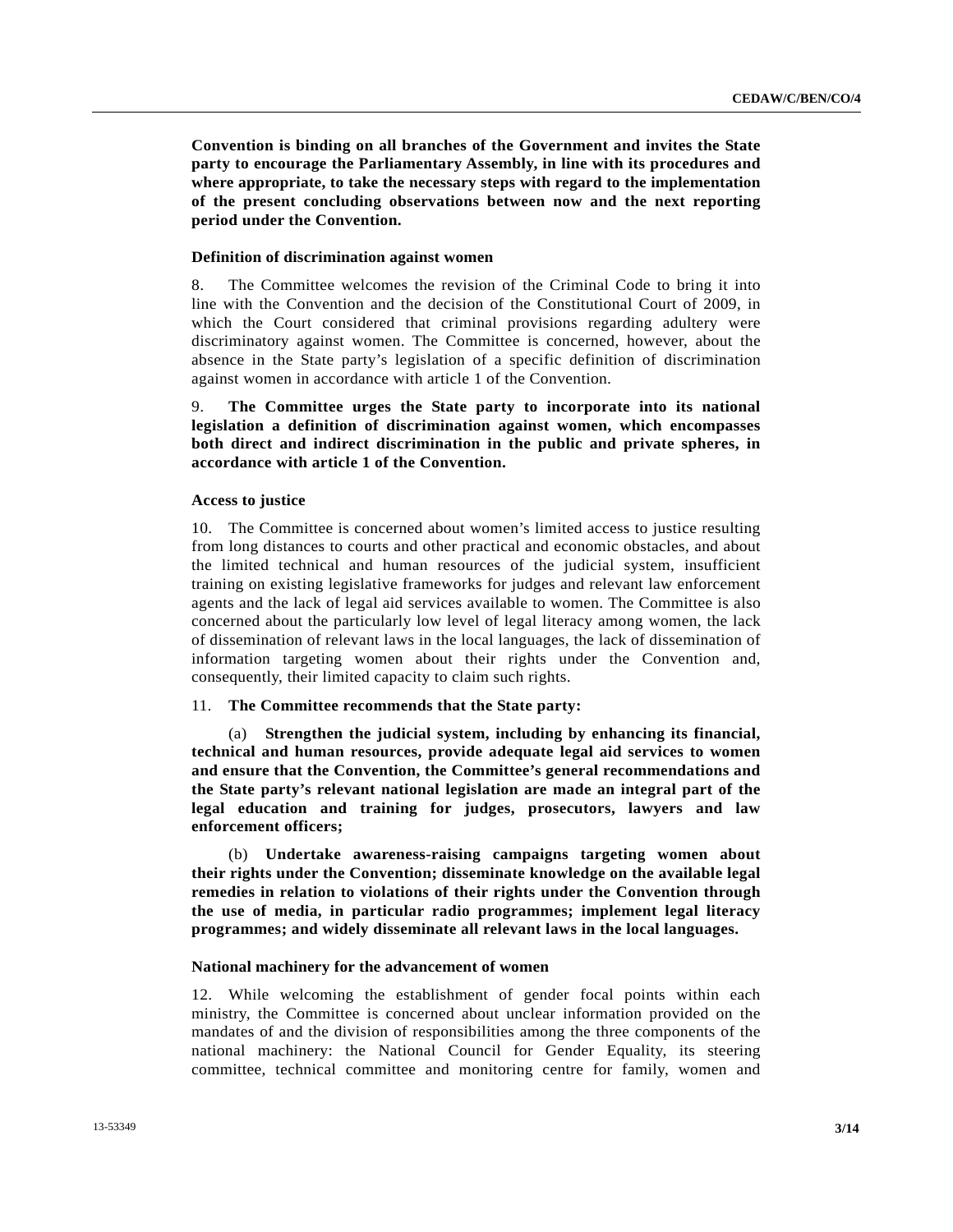children; the Directorate for the Promotion of Women and Gender within the Ministry of Family and National Solidarity; and the Institute for Women. It also expresses concern about the absence of a coordination mechanism between these entities, the limited technical and financial capacity of the Ministry to ensure gender mainstreaming, the reported ineffectiveness of the decentralized entities of the National Council and the lack of information on the implementation, monitoring and evaluation of the National Policy on Gender Equality.

## 13. **The Committee recommends that the State party:**

 (a) **Strengthen its national machinery for the advancement of women, clearly define the mandate and responsibilities of its components, improve coordination among them and strengthen the linkages between the national, departmental and municipal levels in relation to gender equality activities, including through the provision of training on gender sensitivity and gender mainstreaming;** 

 (b) **Increase the human and financial resources of the national machinery and its technical capacity to work effectively for the protection and promotion of women's human rights at all levels;** 

 (c) **Establish impact assessment mechanisms in relation to the National Policy on Gender Equality so as to ensure that it is properly monitored and evaluated, and that measures to address any dysfunction can be taken when and where necessary, and, on that basis, develop a comprehensive action plan for effective implementation at the national and municipal levels.** 

## **Temporary special measures**

14. The Committee is concerned that the State party may not have a clear understanding of the nature, purpose and necessity of temporary special measures to accelerate women's substantive equality with men, and regrets that, except in the field of education, no temporary special measures have yet been adopted by the State party.

15. **The Committee recommends that the State party clearly distinguish in its policies and programmes between general social and economic policies that benefit women and temporary special measures under article 4 (1) of the Convention that are necessary to accelerate the achievement of substantive equality of women and men in various areas, as clarified by the Committee in its general recommendation 25 on temporary special measures. The Committee further urges the State party to create a legislative basis for the adoption of temporary special measures and to make use of such measures in all areas covered by the Convention where women are underrepresented or disadvantaged, including in public and political life, and to improve the situation of rural women.** 

#### **Stereotypes and harmful practices**

16. The Committee remains seriously concerned about the persistence of patriarchal attitudes and deep-rooted stereotypes regarding the roles and responsibilities of women and men in all spheres of life and the State party's limited efforts to combat customs and practices that perpetuate discrimination against women and the subordination of women within the family and society. While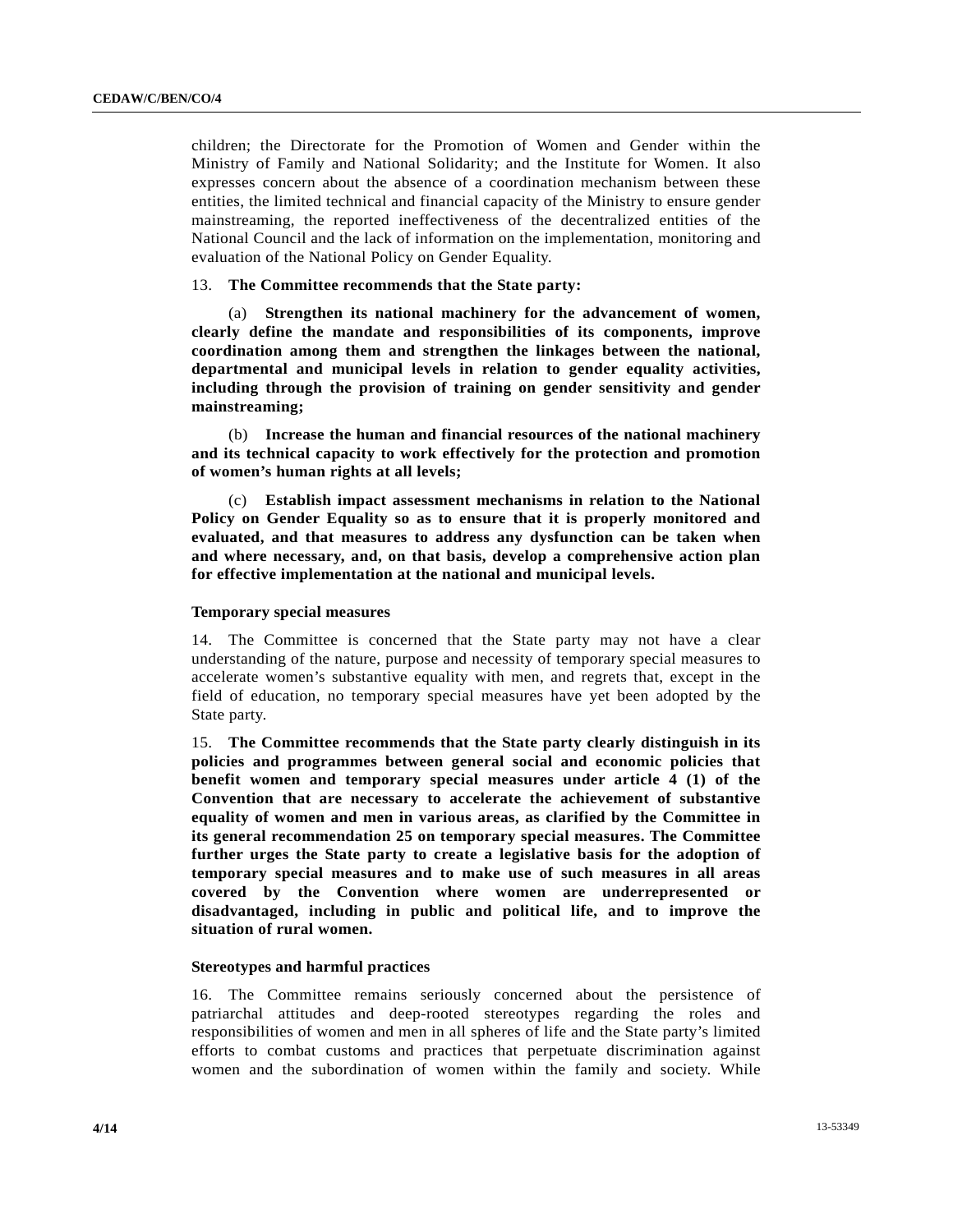welcoming the inclusion of harmful practices in the newly enacted law on violence against women (Act No. 2011-26 of 9 January 2012), the Committee expresses deep concern that harmful practices, such as child and forced marriages, polygamy, female genital mutilation, widowhood practices, levirate and sororate, purification rites for adulterous women and killings of so-called "witch children", continue to be prevalent and go unpunished, the comprehensive legislative framework notwithstanding. The Committee is particularly concerned about the absence of information on investigations, prosecutions and convictions of perpetrators, pursuant to the legislation prohibiting female genital mutilation in effect since 2003 (Act No. 2003-03) and about the fact that female genital mutilation is often practised outside the territory of the State party in neighbouring countries to avoid prosecution.

17. **The Committee urges the State party:** 

 (a) **To hold consultations with civil society and women's organizations and traditional leaders, at the departmental and municipal levels, with a view to fostering a dialogue on harmful practices and promoting wide acceptance of the new legislative framework;** 

 (b) **To develop a comprehensive strategy to eliminate stereotypes that discriminate against women, including by conducting awareness-raising efforts targeting the general public and the media, and urgently complete the review of school textbooks undertaken by the State party to eliminate gender-based stereotypes;** 

 (c) **To step up efforts to effectively implement its legislative framework addressing harmful practices, by systematically training judges and law enforcement officers; to establish mechanisms to facilitate victim identification; and to ensure effective regional and bilateral cooperation with neighbouring countries to ensure the prosecution and punishment of all acts of female genital mutilation.** 

#### **Violence against women**

18. The Committee notes the State party's efforts to combat violence against women, in particular the nationwide campaign to disseminate Act No. 2011-26 of 9 January 2012 on the prevention and prohibition of violence against women and the establishment of listening and counselling centres in 49 municipalities. The Committee notes with concern, however, the alarming rates of both domestic and sexual violence against women and that the vast majority of such cases remain underreported owing to cultural taboos, the reluctance of women, especially disadvantaged groups of women, such as illiterate women, rural women, refugee women and those living in de facto polygamous marriages, to report violence and the fear of being stigmatized by their communities. The Committee also expresses concern about delays in effectively implementing the new law, including the absence of an implementing decree, the lack of an effective monitoring mechanism and the insufficient allocation of human and financial resources to the judiciary. Furthermore, the Committee regrets that there are insufficient support measures for victims of violence, such as shelters and medical and psychological support.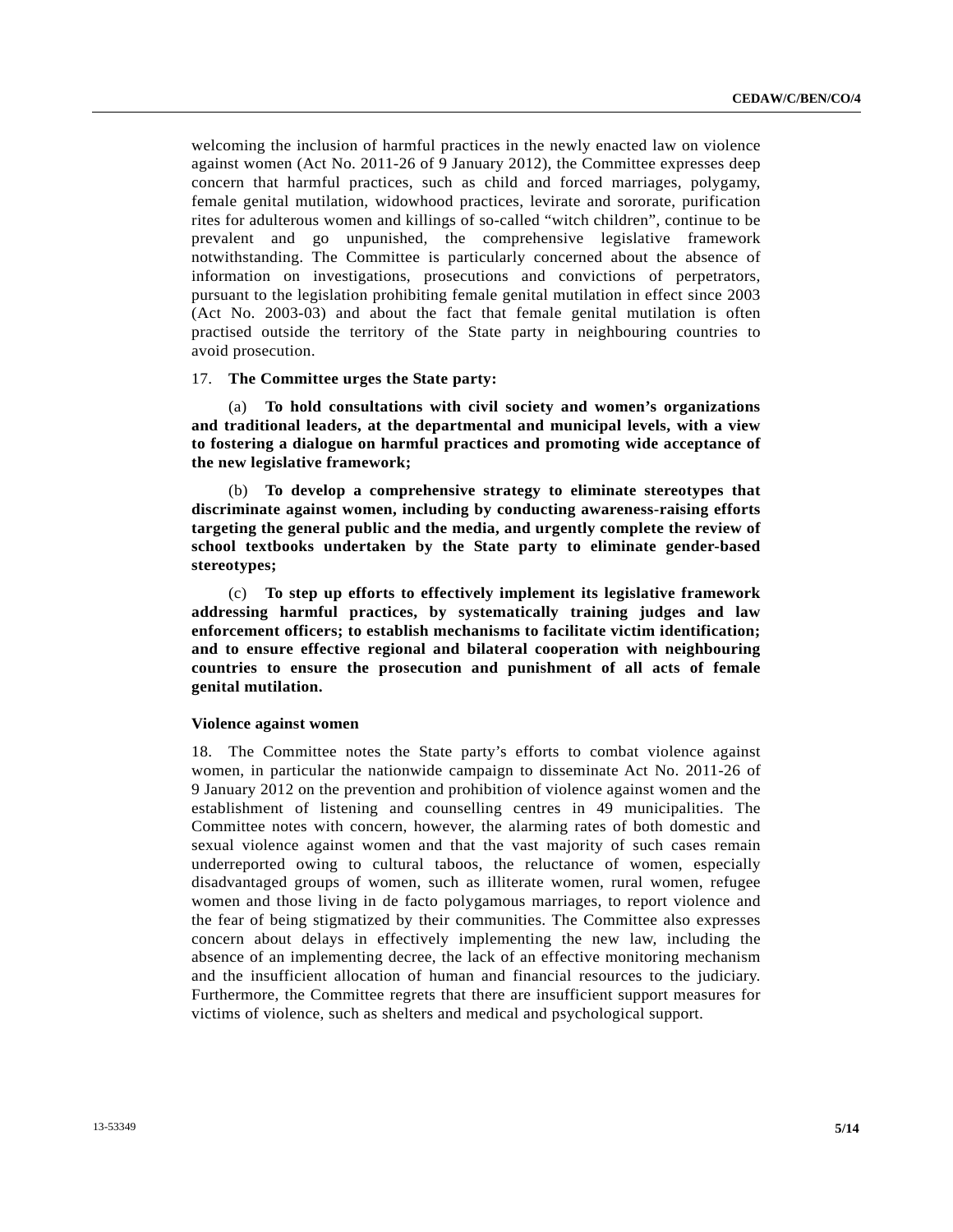19. **The Committee recommends that the State party:** 

 (a) **Urgently take all measures necessary to ensure the effective implementation of the new legislative framework aimed at the prevention and prohibition of violence against women, including by enacting its implementing decree, increasing the human and financial resources of the judicial system and establishing a monitoring mechanism to assess the progress of the implementation of the Action Plan;** 

 (b) **Provide systematic and mandatory training to all relevant professionals, including judges, prosecutors, lawyers, police officers and health-care providers, to ensure that victims of violence are dealt with in a gender-sensitive manner;** 

 (c) **Step up its efforts to disseminate information on the existence of new legal provisions, such as those prohibiting marital rape; encourage women to report domestic and sexual violence; and ensure that women are duly informed about the available legal remedies, that all such reports are effectively investigated and that perpetrators are prosecuted and punished;** 

 (d) **Provide adequate assistance and protection to women victims of violence, in particular shelter facilities;** 

 (e) **Collect data on cases of all forms of gender-based violence, disaggregated by sex, age and relationship between the victim and the perpetrator, including on the number of complaints, prosecutions and convictions, and on the sentences imposed on perpetrators, and inform the Committee thereof in its next periodic report.** 

#### **Trafficking and exploitation of prostitution**

20. While noting the State party's legislation protecting children from trafficking, the Committee expresses deep concern about the absence of a specific legislative framework aimed at combating trafficking of adults and about the delays in enacting the draft anti-trafficking law. The Committee also regrets the lack of data on trafficking of women and girls in the State party, the insufficient information provided on the prosecution and punishment of traffickers and the absence of a comprehensive strategy addressing prevention, protection, assistance and legal support for victims of trafficking, including refugee women, asylum-seeking women and girls exploited in forced labour as "vidomegons", who are particularly vulnerable to trafficking.

## 21. **The Committee calls upon the State party:**

 (a) **To expedite the adoption of the draft law on trafficking in persons, in line with the Protocol to Prevent, Suppress and Punish Trafficking in Persons, Especially Women and Children, supplementing the United Nations Convention against Transnational Organized Crime, in order to fully implement article 6 of the Convention, so as to strengthen mechanisms for the investigation, prosecution and punishment of trafficking offenders;** 

 (b) **To provide adequate assistance to victims, including refugee and asylum-seeking women and girls working as vidomegons, and to consider the establishment of a national mechanism to coordinate efforts to combat trafficking;**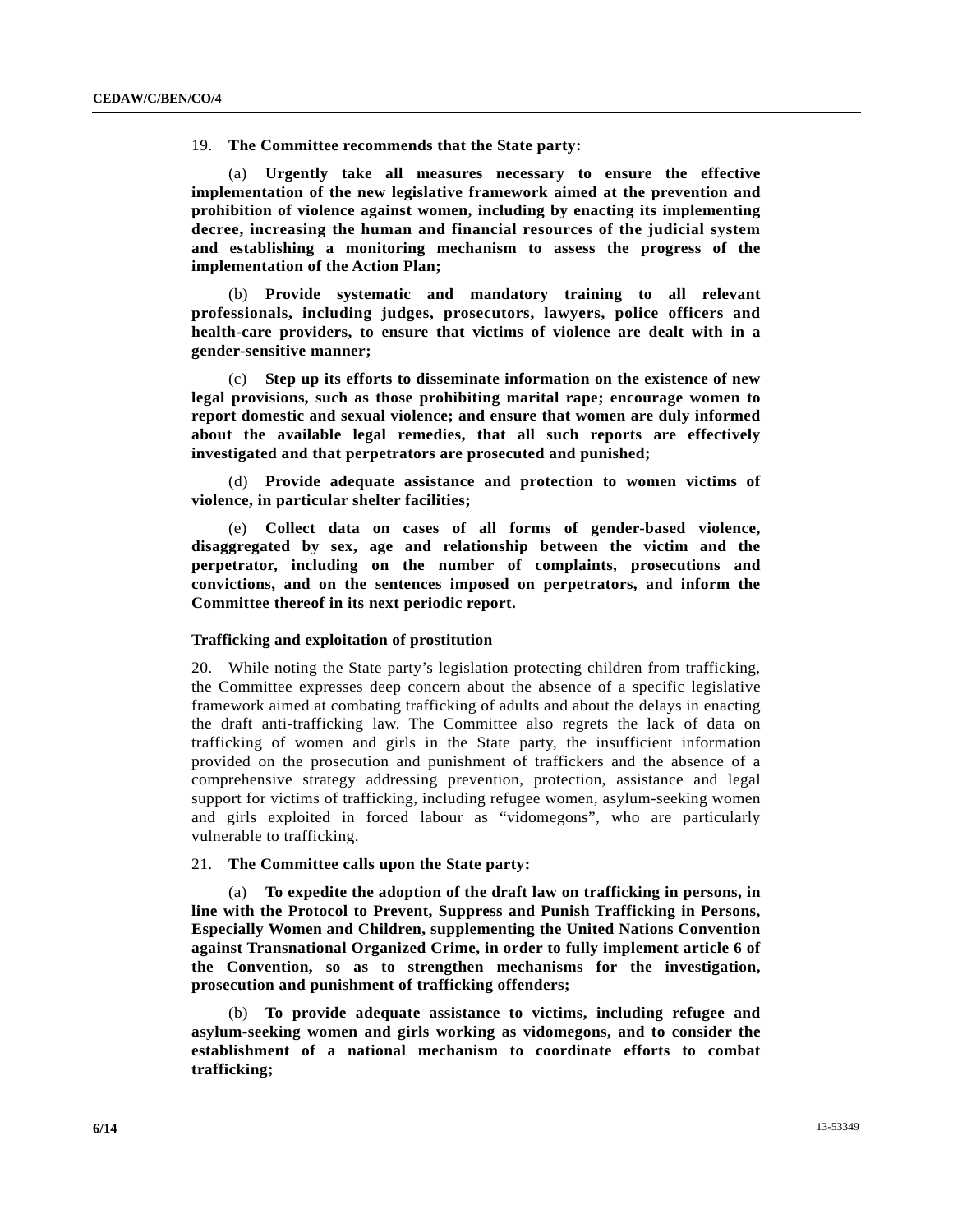(c) **To provide training to the judiciary, law enforcement officials, the border police and social workers on the existing anti-trafficking provisions regarding children and on how to identify and deal with victims of trafficking;** 

 (d) **To collect sex-disaggregated data on the trafficking of women and girls and include those data in its next periodic report.** 

## **Participation in political and public life**

22. The Committee is concerned about the low representation of women in the Parliamentary Assembly and the Government, as well as in other decision-making positions in political and public life, including at high levels, the judiciary and the civil service. While noting the State party's efforts to encourage female candidates for the forthcoming municipal elections, the Committee is concerned that there is currently only one female mayor. Furthermore, it deeply regrets the rejection by the Parliamentary Assembly of the bill on gender equality that would establish quotas to improve women's participation in political life.

## 23. **The Committee calls upon the State party:**

 (a) **To expeditiously adopt the draft law establishing quotas for women in elected positions;** 

 (b) **To consider using temporary special measures, such as electoral quotas not only for candidates but also for seats to be apportioned, in order to accelerate the full and equal participation of women in public and political life, including at the next municipal elections;** 

 (c) **To provide incentives for political parties to nominate equal numbers of women and men as candidates and to strengthen targeted training and mentoring programmes on leadership and negotiating skills for current and potential women candidates.** 

#### **Nationality**

24. While noting information provided by the delegation indicating that Act No. 65-17 of 23 June 1965 on nationality is being reviewed, the Committee is concerned that the existing legislation contains discriminatory provisions. First, it does not allow Beninese women to transmit their nationality automatically at the time of marriage to their foreign spouses, who, unlike women of foreign nationality marrying Beninese nationals, have to apply for naturalization. Second, it provides that the loss of Beninese nationality by the husband can be extended to the mother and children. Furthermore, while welcoming the regulatory framework regarding birth registration and its gratuity, the Committee is concerned that practical and bureaucratic obstacles continue to prevent women, especially poor and rural women who do not give birth in a health facility, from registering births and obtaining birth certificates.

25. **The Committee recommends that the State party amend Act No. 65-17 of 23 June 1965 on nationality with a view to granting Beninese women equal rights with Beninese men regarding the retention or loss of their nationality, in addition to the transmission of Beninese nationality to their foreign spouses. The Committee also calls upon the State party to increase its efforts to facilitate access to birth registration services for all women, especially for poor and rural**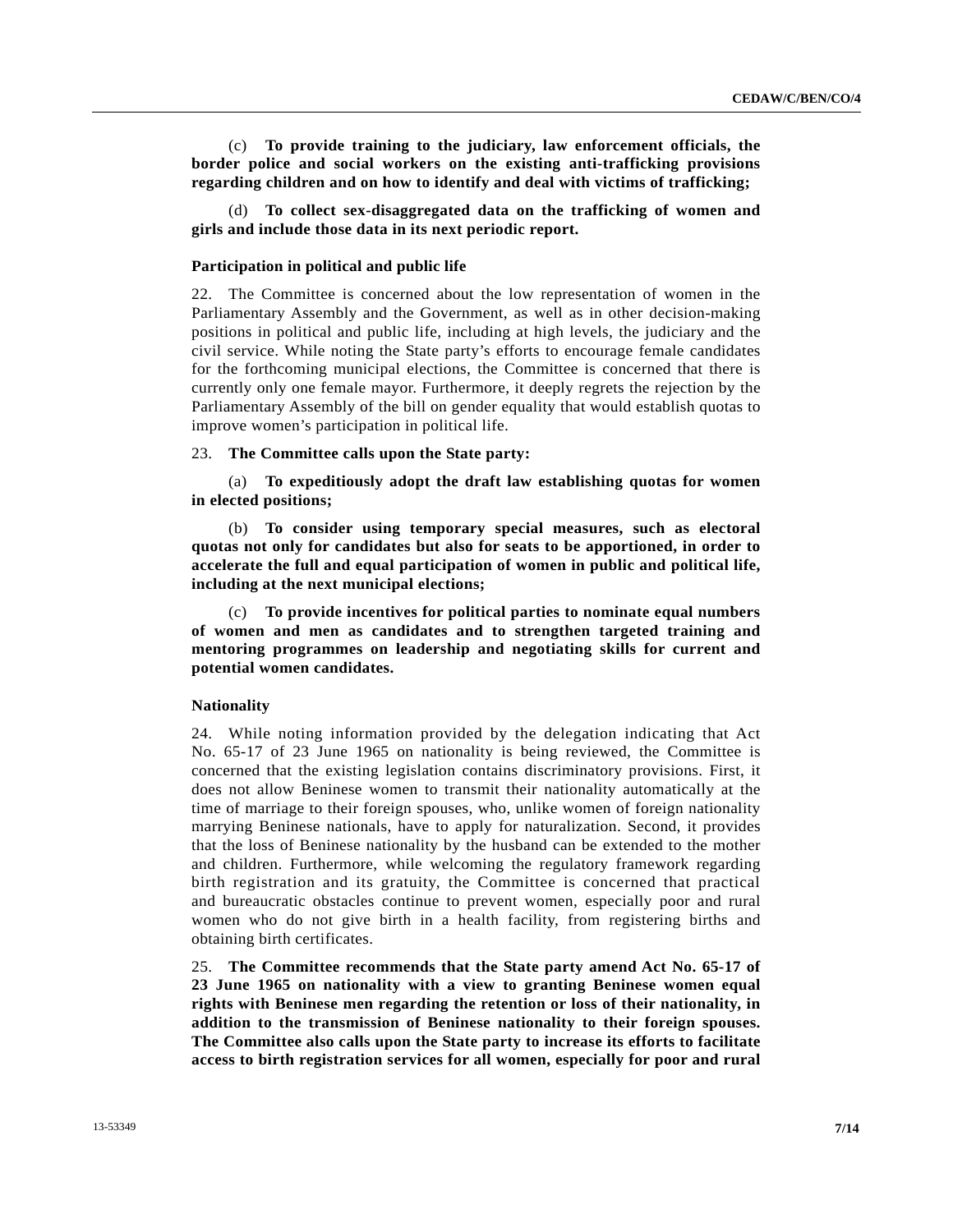## **women who do not give birth in a health facility, and to consider establishing a monitoring mechanism to ensure the enforcement of its regulatory framework in remote and rural areas.**

## **Education**

26. While welcoming the State party's efforts to provide free education at both the primary and secondary levels, the Committee is nevertheless concerned about the lack of accurate sex-disaggregated statistical data on enrolment rates at all levels of education. It is also concerned about the high illiteracy rates; the low completion rates and high dropout rates resulting from, among others, the large number of teenage pregnancies and child or forced marriages; the absence of education on sexual and reproductive health and rights as part of school curricula; the insufficient efforts to develop the educational infrastructure following the decision to provide free education for girls in primary schools; and the insufficient information on measures taken to tackle sexual violence in schools and to enforce the interministerial order of 1 October 2003 providing for penalties for perpetrators of sexual abuse in educational establishments.

### 27. **The Committee recommends that the State party:**

 (a) **Provide detailed sex-disaggregated data on the enrolment, completion and dropout rates at all levels of the education system;** 

 (b) **Strengthen literacy programmes for women and girls, especially in rural areas, and increase opportunities for skills training of rural women and girls through non-formal education, including in traditionally male-dominated fields;** 

 (c) **Address the root causes of the high dropout and incompletion rates of girls, such as gender stereotypes, poverty, sexual abuse in schools, teenage pregnancies and child and/or forced marriages, and take proactive measures to retain girls in school;** 

 (d) **Integrate age-appropriate education on sexual and reproductive health and rights into school curricula, including comprehensive sex education for adolescent girls and boys covering responsible sexual behaviour and the prevention of early pregnancies and sexually transmitted diseases, including HIV/AIDS;** 

 (e) **Increase its efforts to strengthen the educational infrastructure with sufficient teachers and adequate premises that take into account the gender-specific concerns of women and girls, including the availability of appropriate sanitary facilities;** 

 (f) **Establish reporting and accountability mechanisms to ensure that the perpetrators of sexual abuse of girls in schools are duly prosecuted and punished.** 

#### **Employment**

28. The Committee is concerned about the low number of women in formal employment; the concentration of women in the informal sector and the lack of measures to facilitate their integration into the formal sector; the absence of information on the gender pay gap and the progress in the implementation of the National Policy for Employment (2011-2015); the occupational segregation in all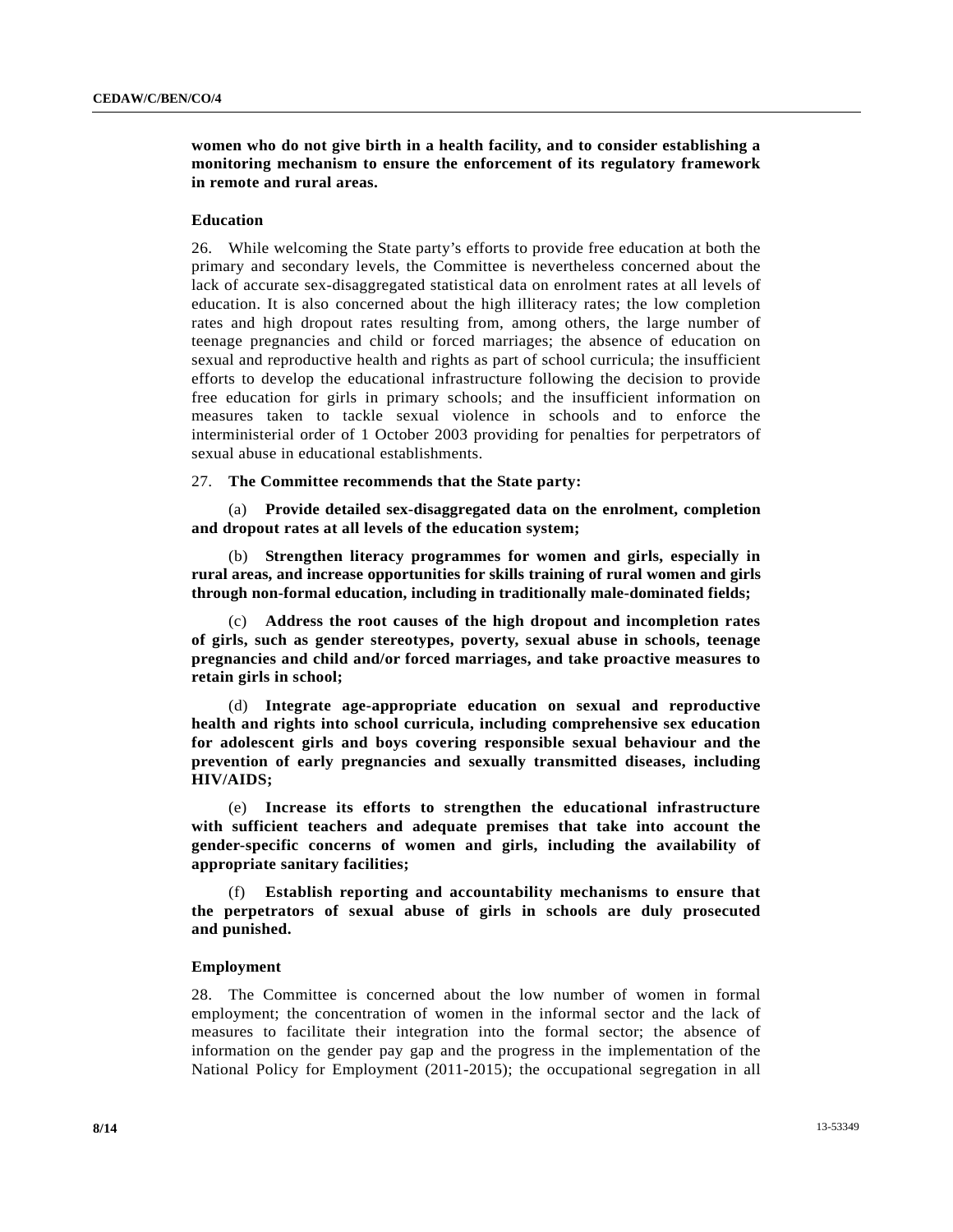sectors, where women are concentrated in typically female occupations encouraged by the State party's programmes and policies; the absence of information on transparency and accountability measures to avoid corruption regarding recruitment practices in the public service; and the lack of measures taken to address the vulnerable situation of girls working in exploitative conditions as vidomegons.

29. **The Committee recommends that the State party:** 

 (a) **Apply the principles of equal remuneration for work of equal value and of equal opportunities at work and address the wage gap between women and men;** 

 (b) **Collect sex-disaggregated data on the situation of women in the private sector and the informal sector and take effective measures to monitor and improve the working conditions of women in those sectors by removing the obstacles that women face in entering the labour force, implementing measures to promote reconciliation of family and work responsibilities of women and men and providing a regulatory framework for the informal sector;** 

Take action to address occupational segregation and intensify technical **and vocational training for women in traditionally male-dominated fields;** 

 (d) **Establish an effective monitoring and regulatory mechanism on employment and recruitment practices in the public sector;** 

 (e) **Regulate and monitor the working conditions of girls employed as vidomegons in order to protect them from exploitative child labour, through increased inspections and fines for employers; integrate them into the educational system; and consider ratifying the International Labour Organization Domestic Workers Convention (Convention No. 189) of 2011.** 

## **Economic empowerment**

30. While noting the creation in 2006 of a ministerial department on microfinance, young people and women's employment, which has implemented various measures to increase women's access to microcredit and to fund women's small and medium-sized enterprises, the Committee regrets that the State party has conducted no evaluation of those measures and has not provided sufficient information on the Microcredit Programme for the Very Poor, launched by the President in 2007, which largely benefited women.

31. **The Committee recommends that the State party:** 

 (a) **Study the impact and effectiveness of the measures taken since 2006 to enable women to engage in income-generating activities and conduct an evaluation of the Microcredit Programme for the Very Poor, in order to assess the extent to which women have benefited from the Programme, identify the shortcomings and take remedial action, where appropriate;** 

 (b) **Strengthen its initiatives aimed at encouraging the sustainable economic empowerment of women, in particular in rural areas, including through training on microenterprise development and management, and periodically monitor the impact of these initiatives.**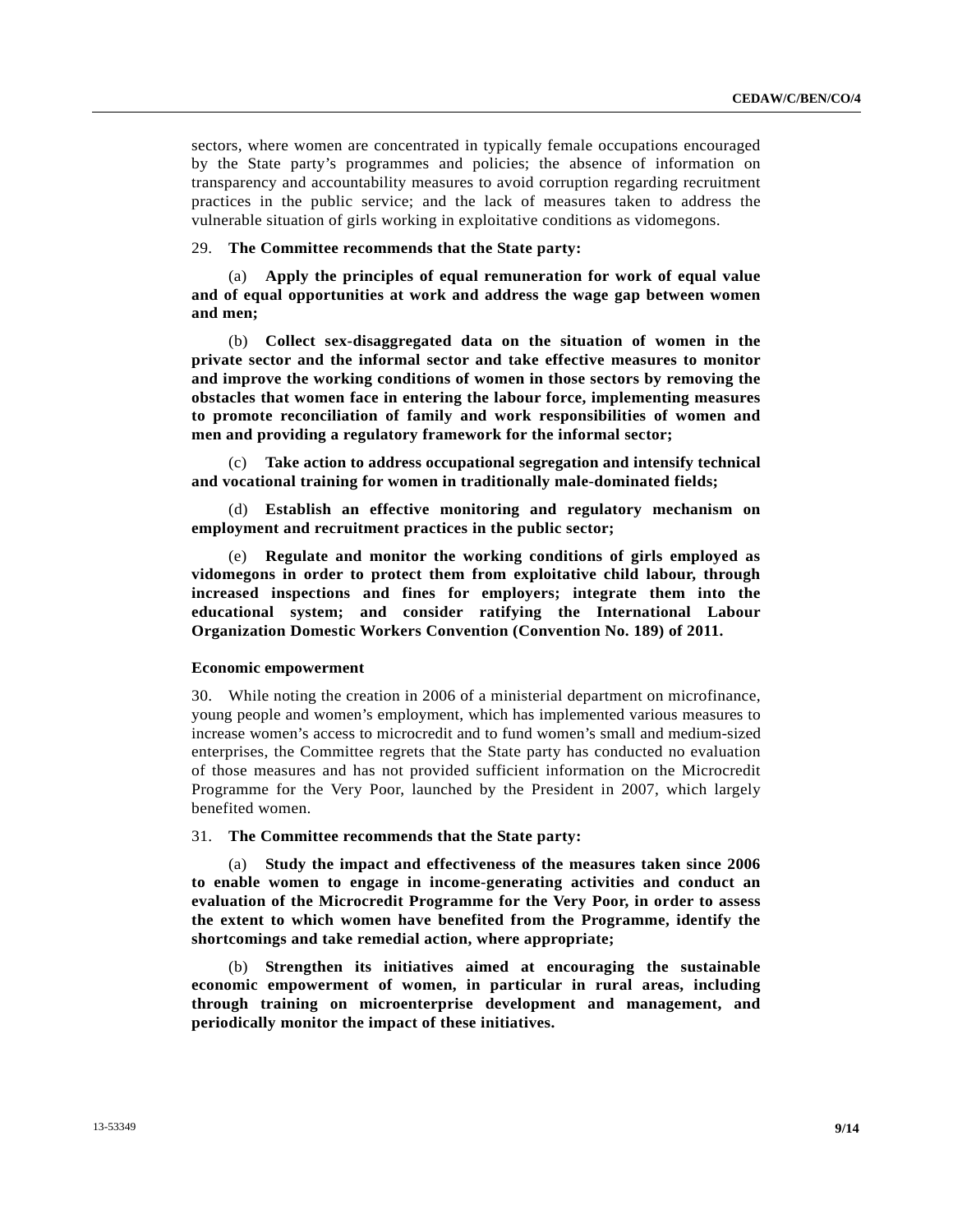## **Health**

32. The Committee is concerned about:

 (a) The feminization of HIV and gaps in the effective implementation of Act No. 2005-31 of 10 April 2006 on the prevention, treatment and control of HIV/AIDS, notably the absence of an implementing decree, as provided for in article 8, and the insufficient measures to reduce the incidence of HIV among women and to provide adequate assistance to women living with HIV;

 (b) The high maternal mortality and morbidity rates, the prevalence of malaria, the insufficient number of health-care personnel in the State party, in particular midwives in rural areas, the persistent misconceptions about the use of contraception and the lack of adequate information on sexual and reproductive health and on the right of women to autonomous decision-making about their health;

 (c) The inadequate implementation of the free caesarean section programme in the State party, owing notably to insufficient dissemination of information to women, corruption among health-care personnel and insufficient stocks of medical equipment;

 (d) The discrepancy between article 17 of Act No. 2003-04 of 24 January 2003 on sexual and reproductive health, which provides exceptions to the general prohibition of abortion in cases of rape, incest, threat to the life or health of the mother and foetal impairment, and article 3 of Act No. 2011-26 of 9 January 2012 on the prevention and prohibition of violence against women, which lists abortion as one of the forms of violence, notwithstanding the explanation given by the delegation that this provision pertained only to "forced abortion".

### 33. **The Committee urges the State party:**

 (a) **To take all measures necessary to effectively implement Act No. 2005-31 of 10 April 2006 on the prevention, treatment and control of HIV/AIDS, by urgently adopting its implementing decree, increasing the provision of free antiretroviral treatment to all women and men living with HIV/AIDS, raising the awareness of mothers and fathers living with HIV/AIDS regarding the importance of preventing mother-to-child transmission and conducting educational programmes on sexual and reproductive health and rights directed at both women and men, including the essential responsibility of men in preventing the spread of the disease;** 

 (b) **To strengthen the maternal and infant mortality reduction programme, eliminate the causes of such mortality and increase the number of skilled health-care personnel, in particular midwives in rural areas;** 

 (c) **To provide effective access for women and girls to comprehensive information regarding sexual and reproductive health and rights, including the use of contraception, in order to reduce the rate of unwanted pregnancies, teenage pregnancies and unsafe abortions, and to ensure the availability, affordability and accessibility of modern contraceptive methods for women;** 

 (d) **To ensure the effective and consistent implementation of the free caesarean section programme throughout the State party, by adequately disseminating information to women, especially in rural areas, enhancing coordination between health facilities and the State agency administering the**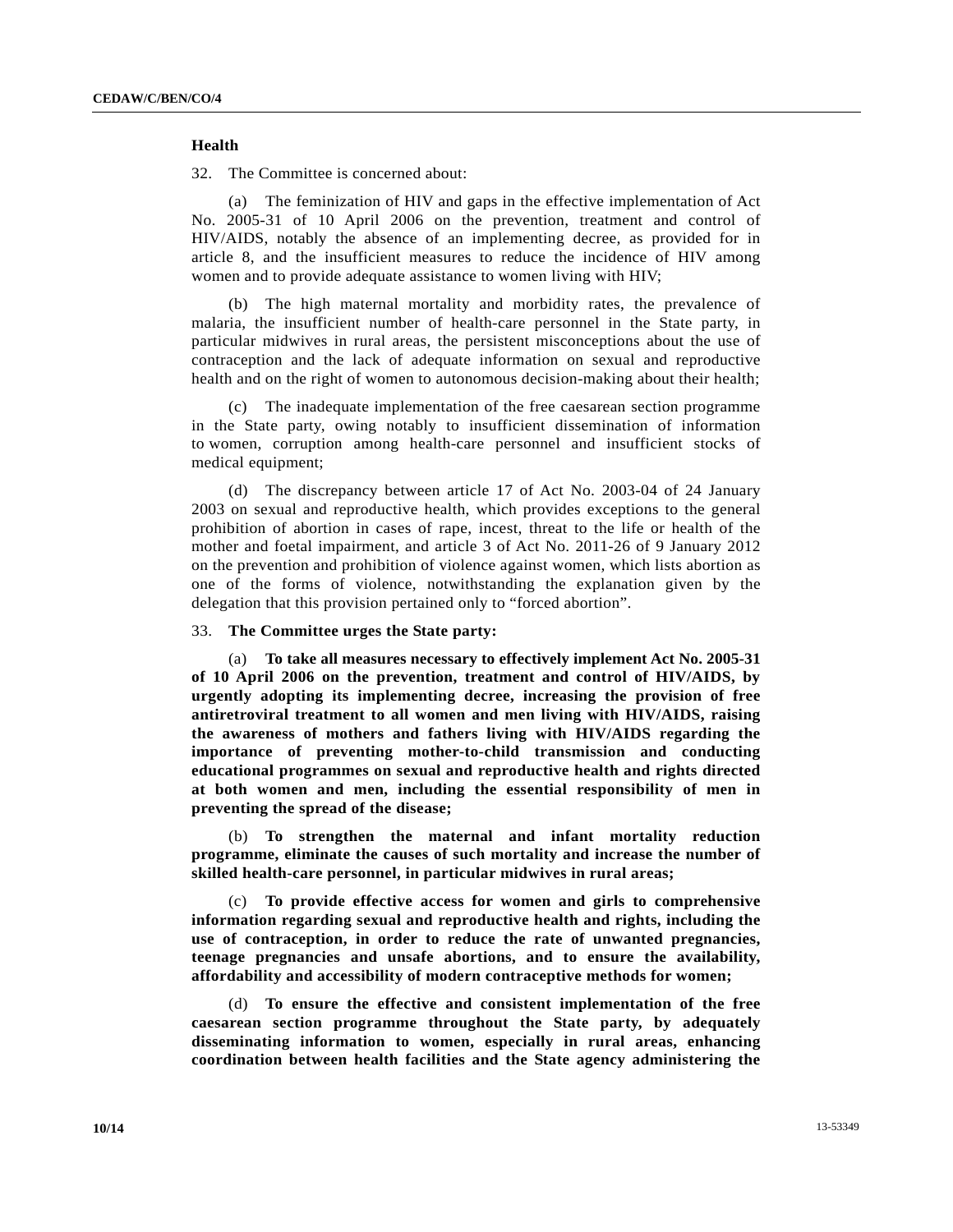**programme and establishing a monitoring and accountability system to address the misconduct of health personnel;** 

 (e) **To address the existing inconsistencies regarding the legislation on abortion to ensure that abortion cannot be interpreted as a form of violence against women, to develop simplified procedures to guarantee access to legal abortion in the cases provided for in article 17 of Act No. 2003-04 of 24 January 2003 on sexual and reproductive health and to disseminate such information to women.** 

## **Rural women**

34. While welcoming the adoption of Act No. 2007-03 of 16 October 2007 on rural land tenure, which guarantees to women the right to inherit rural land from their elders or spouses, the Committee is concerned that the customary practice of excluding women from inheriting agricultural land remains dominant in rural areas and that women continue to face practical difficulties in gaining access to both land and credit. The Committee also notes that, although women are overrepresented in the agricultural workforce and women's agricultural organizations make up 70 per cent of all small farmers' organizations, they are not sufficiently included in the decision-making process and management of resources, such as land, water and forestry. Furthermore, the Committee is concerned about the lack of information provided on the implementation of the Policy for the Advancement of Rural Women and Women in Agriculture, adopted in 2001.

35. **The Committee recommends that the State party:** 

 (a) **Conduct, in collaboration with civil society and women's organizations, awareness-raising activities targeting the general public in rural areas, including traditional leaders, to effectively implement the Land Code of 2007 and to ensure that women have access to land and credit facilities on an equal basis with men;** 

 (b) **Enhance the economic and political empowerment of women in rural areas, through the use of temporary special measures, in order to ensure that women participate in the decision-making process and management of resources, in particular land, water and forestry;** 

 (c) **Assess the status and progress in the implementation of the Policy for the Advancement of Rural Women and Women in Agriculture and, on that basis, develop gender-responsive land policies and programmes and ensure that women fully participate in their formulation, implementation and evaluation.** 

#### **Women in detention**

36. The Committee expresses serious concern about the conditions of detention of women detainees, including pregnant women and women detained with their children, in particular the length of pretrial detention and the lack of measures aimed at facilitating women's access to justice and the fact that women detainees are not systematically separated from men detainees.

37. **In line with the recommendations of the Subcommittee on Prevention of Torture and Other Cruel, Inhuman or Degrading Treatment or Punishment (see CAT/OP/BEN/1) and the United Nations Rules for the Treatment of Women**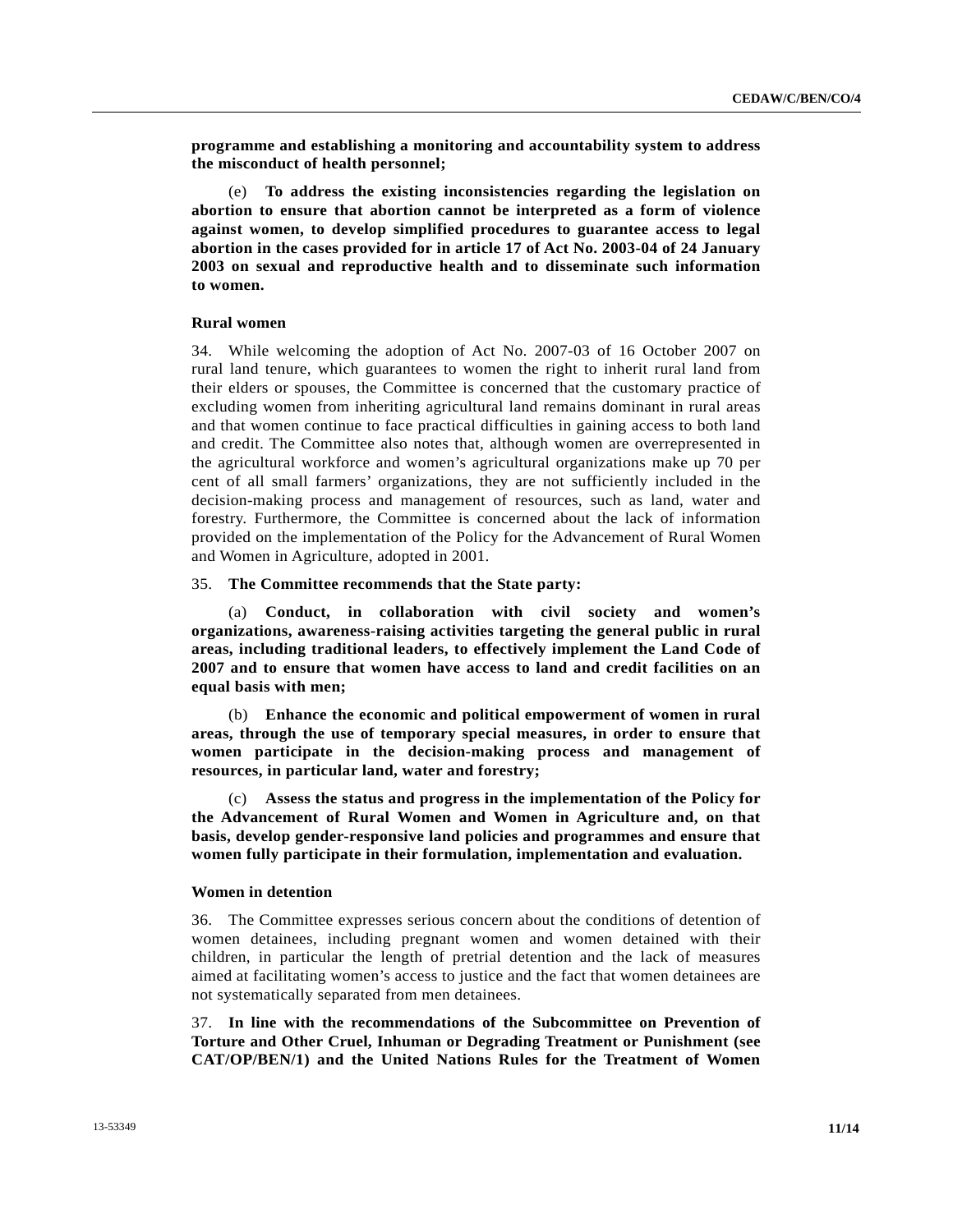**Prisoners and Non-custodial Measures for Women Offenders (the Bangkok Rules), the Committee urges the State party to ensure the protection of women in places of detention and strict respect for their right to a fair trial and to adopt clear procedures for complaints, in addition to effective monitoring mechanisms. The Committee further calls upon the State party to improve the conditions of detention for women detainees by guaranteeing separate accommodation for men and women inmates, providing adequate health facilities and services, in particular for pregnant women, and educational programmes.** 

## **Marriage and family relations**

38. While commending the State party for its efforts to ensure the principle of equality of spouses during marriage and upon its dissolution in its new and progressive Persons and Family Code (Act No. 2002-7 of 24 August 2004), the Committee is concerned about remaining discriminatory provisions providing: (a) that, when spouses cannot agree on the matrimonial domicile, the husband may decide alone and the wife needs to initiate legal proceedings in order to be allowed a separate domicile if the husband's decision amounts to a real danger to her and the children (arts. 15 and 156); and (b) that a married woman automatically carries the name of her husband upon marriage, but can retain it only upon the dissolution of the marriage with the consent of the husband or with a judge's authorization (art. 12 and art. 261 (3)). Furthermore, the Committee is concerned about the persistence of customary laws and practices, including the prevalence of de facto polygamous marriages, although such laws are no longer valid in the State party following the adoption of the Persons and Family Code.

## 39. **The Committee urges the State party:**

 (a) **To withdraw the discriminatory provisions of the Persons and Family Code in order to bring its legislative framework into full compliance with articles 15 and 16 of the Convention;** 

 (b) **To strengthen its efforts to conduct comprehensive educational measures and awareness-raising campaigns about the Persons and Family Code, targeting rural areas in particular, and, in collaboration with civil society, to systematically raise the awareness of traditional leaders regarding the renunciation of the application of customary laws and practices, as provided for in the Code.** 

#### **National human rights institution**

40. The Committee is concerned that the new national human rights commission, although established by law in December 2012, is still not operational owing to delays in enacting the implementing decree.

41. **The Committee recommends that the State party expedite the adoption of the implementing decree of Act No. 2012-36 of 15 February 2013 creating the new Beninese Commission on Human Rights, with a view to establishing a national human rights commission in compliance with the Paris Principles; provide it with sufficient resources; and ensure that its composition and activities are gender-sensitive and fully address women's rights, including by raising awareness and disseminating information about the new complaints procedure.**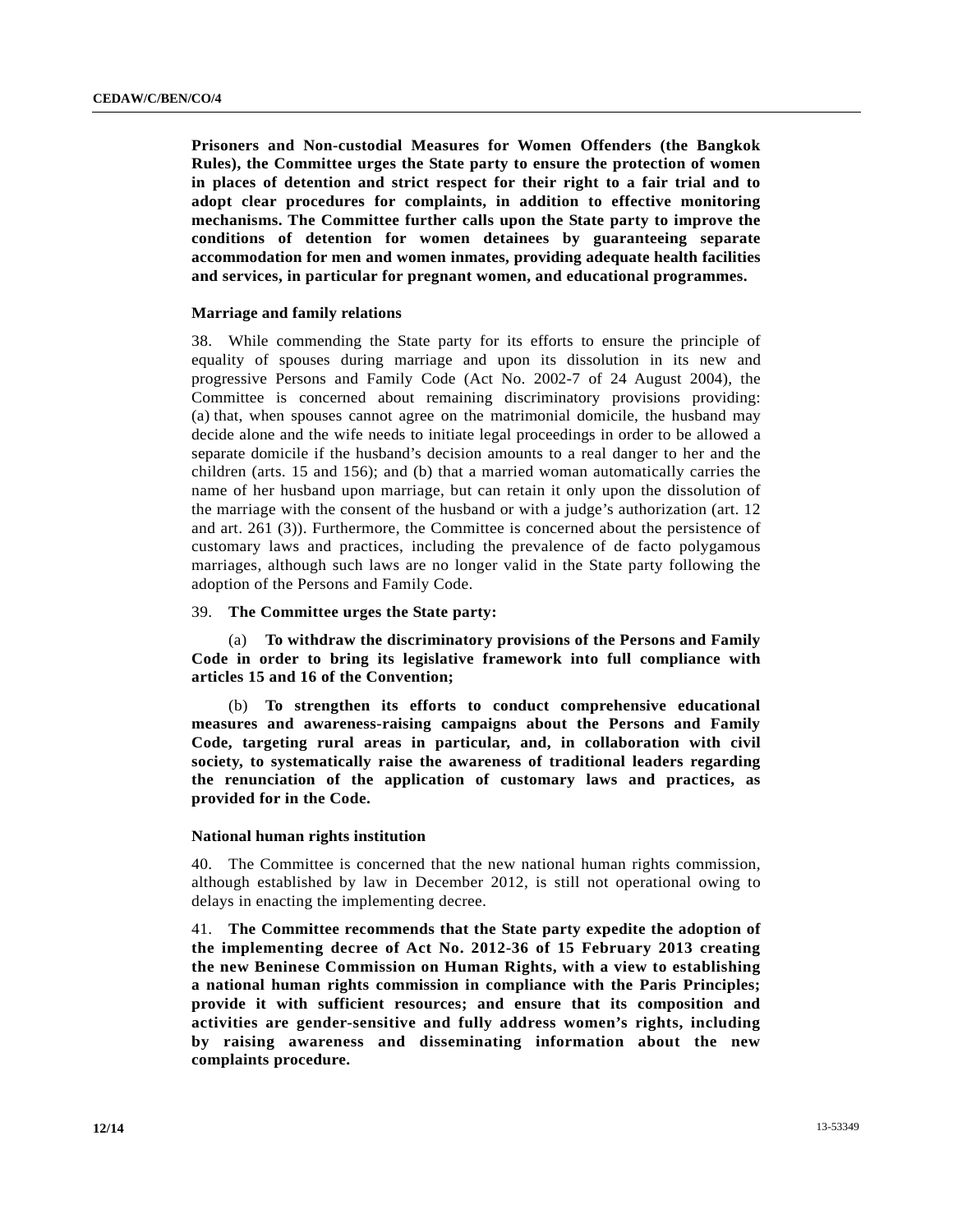## **Data collection**

42. The Committee notes with concern the general lack of available updated data, disaggregated by sex. It recalls that data disaggregated by sex, age, race, ethnicity and geographical location are necessary for an accurate assessment of the situation of all women, for the development of informed and targeted policymaking and for the systematic monitoring and evaluation of progress achieved towards the realization of women's substantive equality with regard to all areas covered by the Convention.

43. **The Committee calls upon the State party to enhance the collection, analysis and dissemination of comprehensive data disaggregated by sex, age, race, ethnicity and geographic location, and the use of measurable indicators to assess trends in the situation of women and progress towards the realization of the substantive equality of women in all areas covered by the Convention.** 

## **Amendment to article 20 (1) of the Convention**

44. **The Committee encourages the State party to accept, without delay, the amendment to article 20 (1) of the Convention, concerning the meeting time of the Committee.** 

 **Beijing Declaration and Platform for Action** 

45. **The Committee calls upon the State party to use the Beijing Declaration and Platform for Action in its efforts to implement the provisions of the Convention.** 

 **Millennium Development Goals and the post-2015 development framework** 

46. **The Committee calls for the integration of a gender perspective, in accordance with the provisions of the Convention, into all efforts aimed at the achievement of the Millennium Development Goals and into the post-2015 development framework.** 

 **Dissemination and implementation** 

47. **The Committee recalls the obligation of the State party to systematically and continuously implement the provisions of the Convention. It urges the State party to give priority attention to the implementation of the present concluding observations and recommendations between now and the submission of the next periodic report. The Committee therefore requests that the present concluding observations be disseminated in a timely manner, in the official language of the State party, to the relevant State institutions at all levels (national, regional and local), in particular to the Government, the ministries, the Parliamentary Assembly and the judiciary, to enable their full implementation. It encourages the State party to collaborate with all stakeholders concerned, such as employers' associations, trade unions, human rights and women's organizations, universities and research institutions and the media. It further recommends that its concluding observations be disseminated in an appropriate form at the local community level so as to enable their implementation. In addition, the Committee requests the State party to continue to disseminate the Convention, the Optional Protocol thereto and relevant jurisprudence, as well as the Committee's general recommendations, to all stakeholders.**